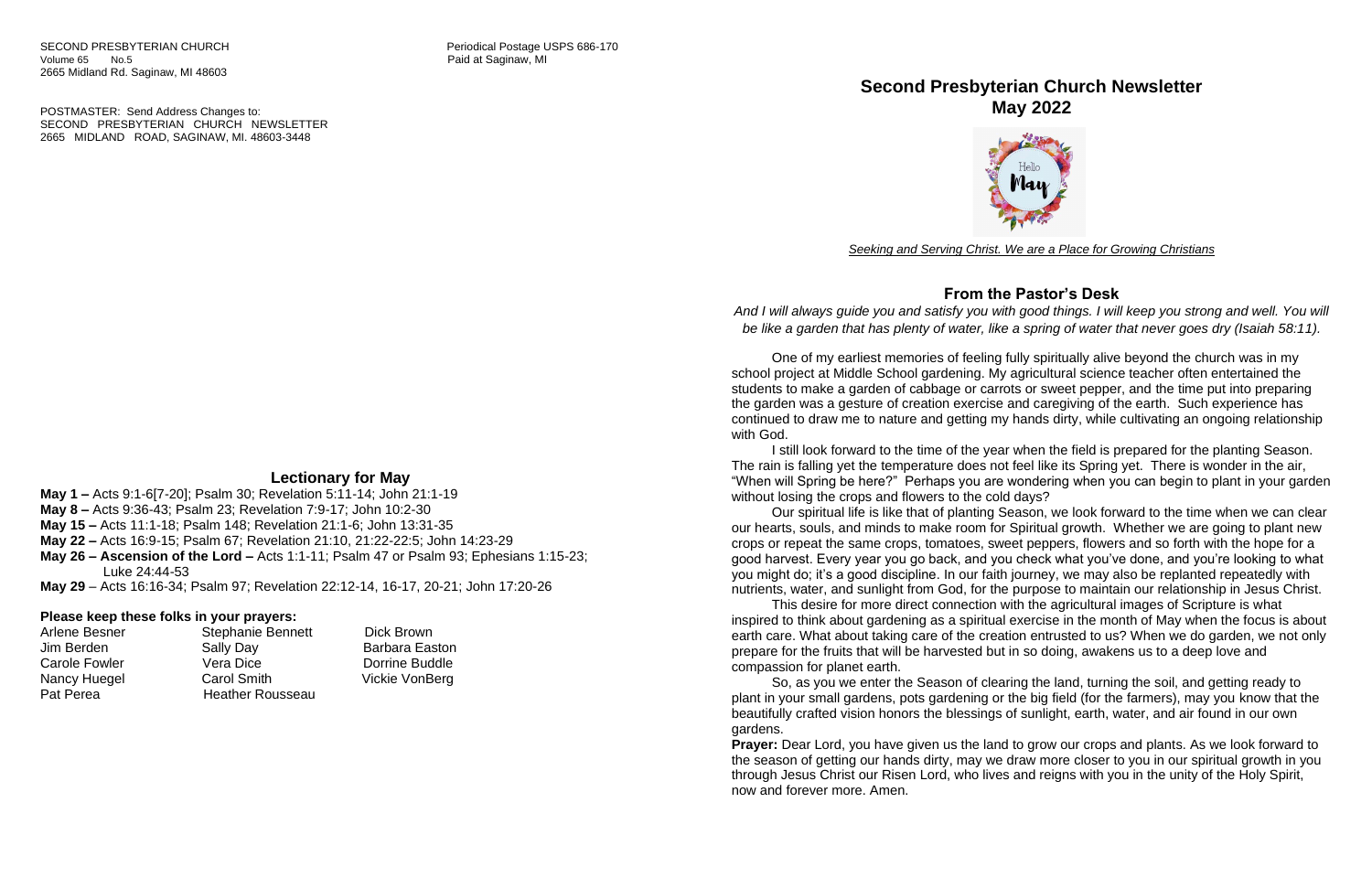### **Busy Hands and Hearts**

Busy Hands will meet the first Monday, May 2 from 1:00 – 3:00 p.m. We would like to welcome anyone interested to come and see for themselves what we are about. You do not need to knit or sew to come! Please come and share with us your ideas so we can create items to share with us your ideas so we create items to share with others in our community.

# **Florence Gilmour Circle**

All women of the church are invited to join us on Wednesday, May 11 at 11:00 a.m.at Sullivan's Restaurant 5235 Gratiot Rd. for the end of year luncheon. We will resume our monthly meetings on Wednesday, September 14. Have a wonderful summer!

### **Scholarship Sunday**

Mark your calendar for Sunday, May 22. We will hand out the scholarships to this year's recipients during worship. 2022 seniors are encouraged to drop off, send in the mail or email a picture we may use along with the school you are graduating from and what your future plans are so that we may decorate the bulletin board in the main hallway.

# **2 nd @ Second**

2nd @ Second will continue to meet on Sunday after worship with the continuation of "The Story of the Bible" one of the Great Courses of Religion and Theology by Professor Luke Timothy Johnson. Join us in the church library for a time of discussion after watching a short video, sharing and reflection. **We will not meet after worship on Easter Sunday.**



### **Mission News**

The Mission Committee would like to thank the congregations for the donations to support new parents through the Old Town Baby Pantry. We were able to provide diapers, wipes and clothing as well as many special handmade items.

For the month of May, the mission focus will be collecting books for Reach the Forgotten (formerly called "Forgotten Man Ministries" ). These books will be provided to inmates at the Saginaw County Jail as a means to share the grace and love of Christ. Books that may be accepted include soft cover inspirational reading, devotions, and bibles. They may also accept puzzle books or magazines, such as crosswords or word-searches. Reach the Forgotten is unable to accept any hard-cover books or books with staples.

## **Sunday school**

There will be Sunday School on May 1, 15, & 22. May 22 will be the last Sunday School class until fall! **Many thanks to the CE committee who made this year of Sunday School successful.** The definition of a volunteer Sunday school leader:

Men and women who love Jesus and passionately use their God-given gifts to make Sunday morning the very best hour of the week for the kids He sends their way, and in so doing….. change the world!



To keep the congregation abreast of the budget and financial needs of the church we will continue to update the congregation monthly in the church newsletter. We thank you for your commitment to the ministry and your ongoing support for the programs here at Second Presbyterian Church.

| <b>Financial Report</b><br>as of 03/31/2022 |              |  |  |  |  |
|---------------------------------------------|--------------|--|--|--|--|
| Income                                      | 50,684.01    |  |  |  |  |
| <b>Expense</b>                              | 60,911.24    |  |  |  |  |
| <b>Deficit</b>                              | (10, 227.23) |  |  |  |  |

| <b>NV</b> PENTECOST<br><b>THE OFFERING</b>                                                 |
|--------------------------------------------------------------------------------------------|
| Amount \$                                                                                  |
| Name<br>Every generous act of giving, with every perfect gift, is from above. - James 1:17 |

### **Pentecost – PCUSA Special Offerings**

The Pentecost Offering unites us in a churchwide effort to support young people in Christ and inspire them to share their faith, ideas, and unique gifts with the church and the world. Our support today helps nurture the faith of those who are the church to come — children, youth, and young adults. 40% stays with this congregation to develop and support programs for young people



in our own church and community. 25% supports Young Adult Volunteers (YAV), serving in communities around the world, and growing as leaders through transformative Christian service. 25% supports Ministries with Youth to help guide our youth by uniting them in Christ and lifting them up as leaders and messengers of God's word. 10% is devoted to children at-risk to improve education and provide safe havens. **Pentecost is June 5.**



## **Online Giving!**

We are excited to announce we have partnered with the Presbyterian Foundation for a new, easy to use, online giving tool! You can scan this QR code with your smart phone to set up online giving. You can also visit our website, [www.spcsaginaw.org,](http://www.spcsaginaw.org/) and click the "Give Now" button. You can use this for one time giving, or to set up **GIVE NOW** recurring giving! Thank you for your gifts to Second Presbyterian Church!





# Finance

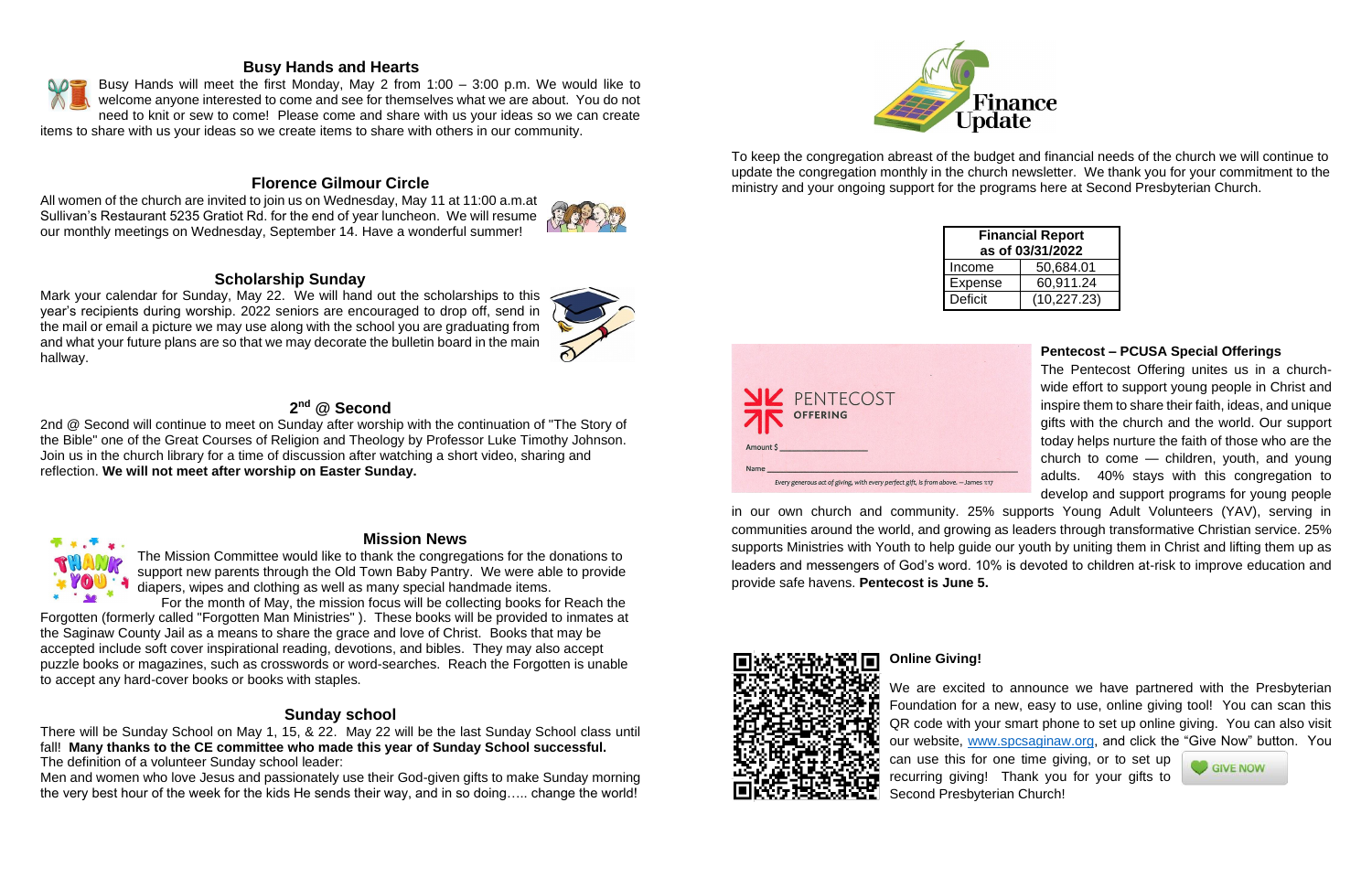# **Fish Fry Update**



A huge thank you to all who worked hard at the fish fry and in the weeks leading up to the fish fry. We really couldn't do this without the help of our entire congregation and community support. We have:

- people out advertising,
- people ordering supplies,
- people shopping for supplies,
- people peeling potatoes,
- people making coleslaw,
- people washing thousands of dishes!

We netted a profit of \$4,016.17 – our best profit ever. It's not about the money made, it's about working together and getting to know each other and helping to share our Christian love.

We hope you'll join the efforts in the fall. Please save the date of October 21, 2022 for our next fish fry!



Our 62 volunteers served; 275 pounds of fish, 340 pounds of potatoes, 80 pounds of coleslaw, and 40 dozen cupcakes. To folks who drove 195 vehicles through the parking lot and purchased 469 meals.

# **PNC Update**

The PNC continues to review the Pastor Information Forms. We have scheduled initial interviews via Zoom according to the candidate and PNC availabilities. Please continue to pray for the Second Presbyterian Church PNC as we continue our efforts to find the best Pastor for our church.

## **Music Notes**

Attention youth, strummers, pluckers, and instrumentalists! If you would be interested in offering your musical talents for our worship services, please contact music director Collin Whitfield at the following email address: [collin.whitfield@gmail.com.](mailto:collin.whitfield@gmail.com) As we seek to expand the variety of music for our services, we hope you will consider joining or rejoining to become a part of our music program!

# **The office will be closed on Monday, May 30th in observance of Memorial Day.**

| <b>Second Presbyterian</b>   |                                                                |              |                                                                         |                                    |                  |     |  |  |
|------------------------------|----------------------------------------------------------------|--------------|-------------------------------------------------------------------------|------------------------------------|------------------|-----|--|--|
| Church<br><b>May 2022</b>    |                                                                |              |                                                                         |                                    |                  |     |  |  |
| Sun                          | Mon                                                            | <b>Tues</b>  | Wed                                                                     | <b>Thurs</b>                       | Fri              | Sat |  |  |
|                              | $\overline{2}$<br>1:00 p.m.<br><b>Busy Hands</b><br>and Hearts | $\mathbf{3}$ | $\overline{\mathbf{4}}$                                                 | 5<br>8:30 a.m.<br>Prayer<br>Group  | $\boldsymbol{6}$ | 7   |  |  |
| 8<br>9:00 a.m.<br>Worship    | 9                                                              | 10           | 11<br>11:00 a.m. Florence<br><b>Gilmour Circle</b><br>Meet @ Sullivan's | 12<br>8:30 a.m.<br>Prayer<br>Group | 13               | 14  |  |  |
| 15<br>$9:00$ a.m.<br>Worship | 16                                                             | 17           | 18                                                                      | 19<br>8:30 a.m.<br>Prayer<br>Group | 20               | 21  |  |  |
| 22<br>9:00 a.m.<br>Worship   | 23                                                             | 24           | 25                                                                      | 26<br>8:30 a.m.<br>Prayer<br>Group | 27               | 28  |  |  |
| 29<br>9:00 a.m.<br>Worship   | 30<br>memorial<br>Office<br>Closed                             | 31           |                                                                         |                                    |                  |     |  |  |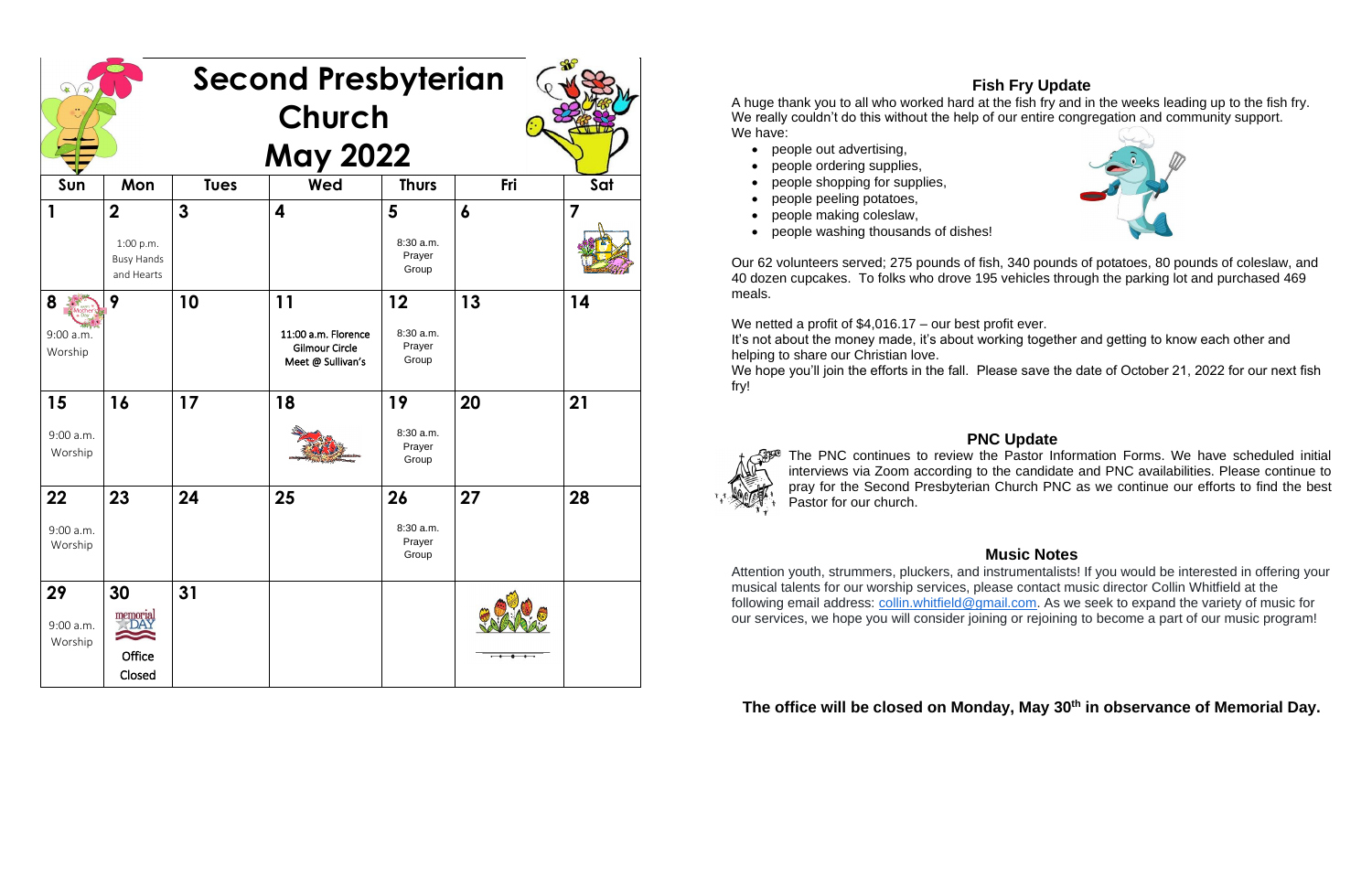

**Partners in Funding Mission presbyterianfoundation.org**



**Partners in Funding Mission presbyterianfoundation.org**



# **CHARITABLE GIVING** THROUGH YOUR IRA

The IRA charitable transfer is a great way to make a gift to a mission or ministry that you care about. Consider making the most of your IRA as you plan your required annual minimum distribution. Qualified Charitable Distributions (QCDs) are gifts to charities made directly from an individual retirement account. This is an easy, tax-advantaged way for Presbyterians to support their favorite mission or ministry.



# **CHARITABLE GIVING** THROUGH YOUR IRA

The IRA charitable transfer is a great way to make a gift to a mission or ministry that you care about. Consider making the most of your IRA as you plan your required annual minimum distribution. Qualified Charitable Distributions (QCDs) are gifts to charities made directly from an individual retirement account. This is an easy, tax-advantaged way for Presbyterians to support their favorite mission or ministry.